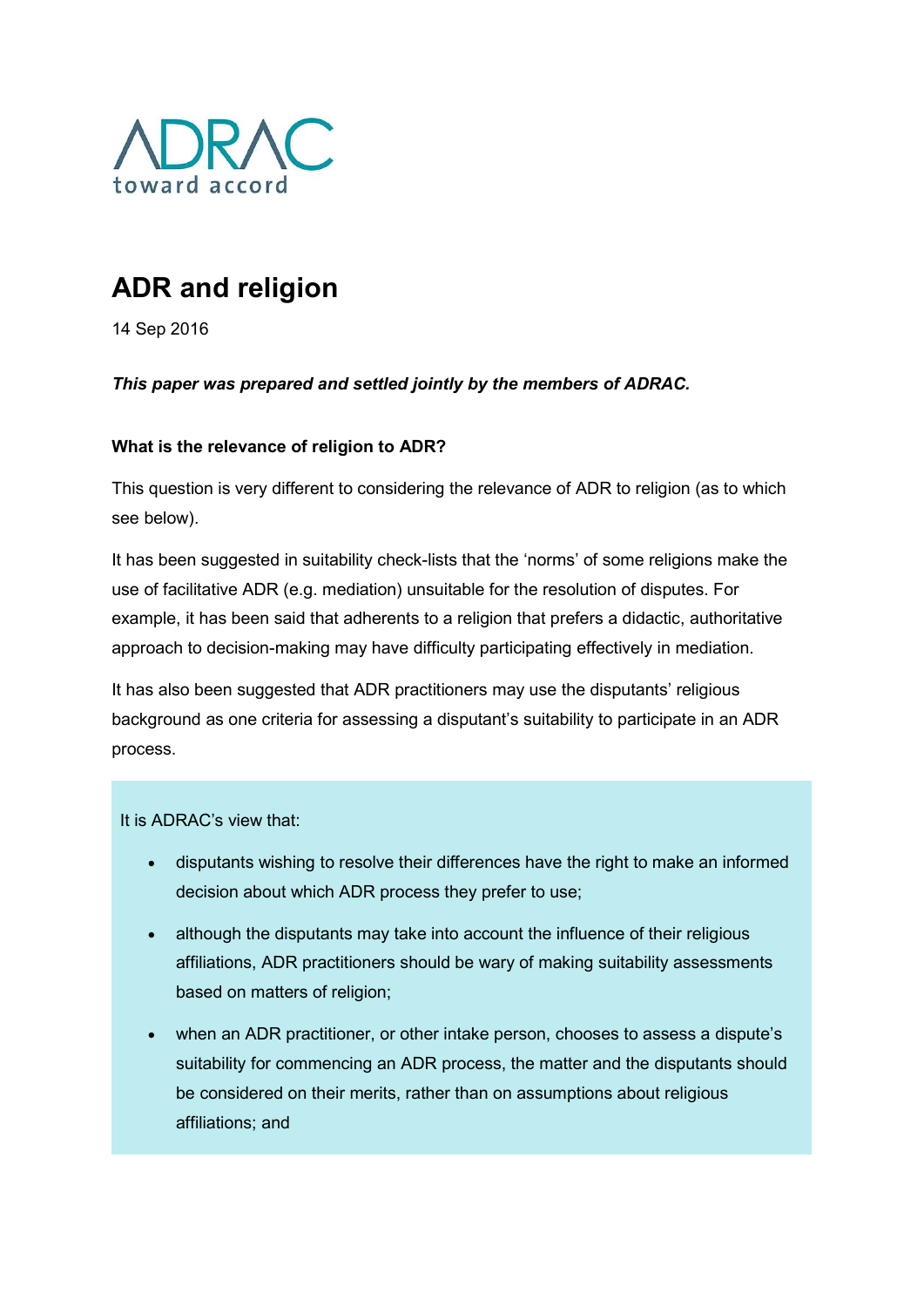an informed decision about whether or not to participate in any ADR process is the responsibility of the parties to the subject dispute; if the parties choose not to participate, for any reason, that is their right.

ADRAC notes that, where there is a pre-existing contractual obligation to commence an ADR process, religious considerations may not be relevant.

## What is the relevance of ADR to religion

Various religions have attracted significant criticisms in recent years for ADR-type mechanisms which they have put in place to deal with allegations of seriously inappropriate behaviour allegedly engaged in by their officials – most notably, sexual abuse of children entrusted into their care.

These criticisms relate to perceived deficiencies in the formulation and implementation of particular ADR-type mechanisms. Criticisms have including the following:

- the schemes were designed (advertently or otherwise) to advance and protect the interests of one of the disputants, the religious denomination in question, over the interests of all other parties;
- the schemes were promoted in ways which did not make this clear or were positively misleading;
- the design and/or delivery of the scheme was contrary to secular notions of good faith and fairness;
- the design and/or delivery of the scheme was contrary to fundamental teachings of the religious denomination;
- the schemes took advantage of the goodwill, and/or ongoing religious conviction, of complainants or their families – sometimes in nuanced ways and sometimes by concealment of relevant information concerning the alleged perpetrator;
- the schemes were intended to discourage complainants from exercising separate rights, or at least had this effect. For example:
	- $\circ$  resolution under the schemes sometimes required complainants to sign releases and indemnities;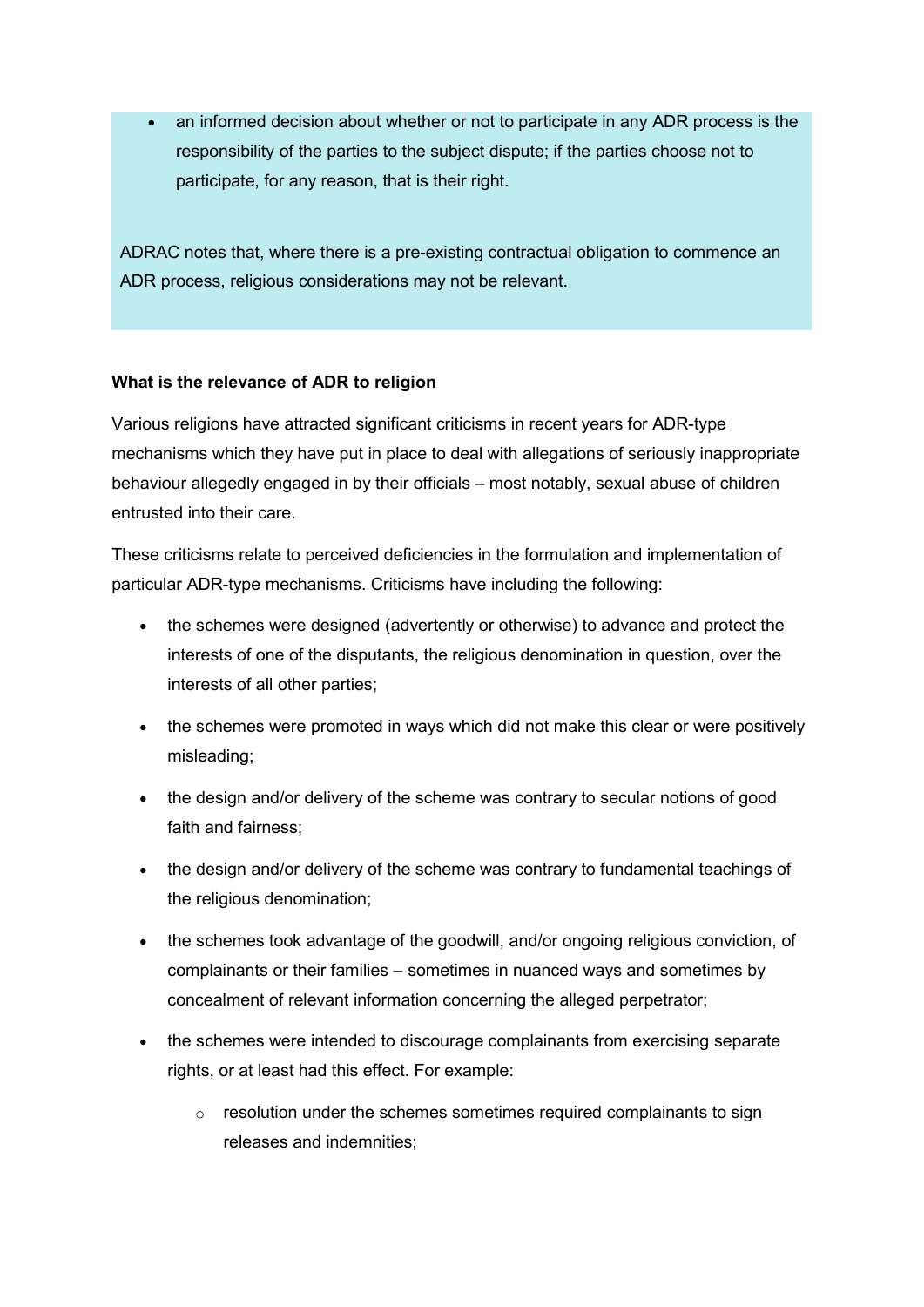- $\circ$  confidentiality arrangements under the schemes may have discouraged complainants from reporting matters to the police; and
- o available outcomes did not address the real underlying interests of complainants and their families. For instance, available outcomes may not have included apologies, ongoing provision of professional or pastoral-type support, or any recognition of wrongdoing or responsibility on the part of the religious denomination in question;
- third parties who ostensibly performed roles as DR practitioners were selected by the churches and were not truly neutral, disinterested, or independent.

The Royal Commission into Institutional Responses to Child Sexual Abuse has received considerable evidence of, and has reported on, some ADR-type schemes established by various religions.

ADRAC considers that the perceived deficiencies in most, if not all, of these schemes may reflect inadequate attention to many of the fundamental values and principles underpinning 'good' ADR, such as:

- the importance of informed choice (facilitated by appropriate pre-intake processes);
- transparency and fairness;
- good faith participation;
- tailoring any ADR process to the exigencies of the particular dispute;
- focussing on interests and enduring solutions, not legal rights;
- neutrality and independence on the part of the DR practitioner (and, perhaps, some degree of external accountability); and,
- integrity and 'promotion of public confidence'.

The core values and principles underpinning ADR are discussed in more detail in Principles of ADR.

Of course, religions serve the 'public good' in many profound ways, including by facilitating the resolution of disputes in genuinely sophisticated, therapeutic and 'healing' ways, which